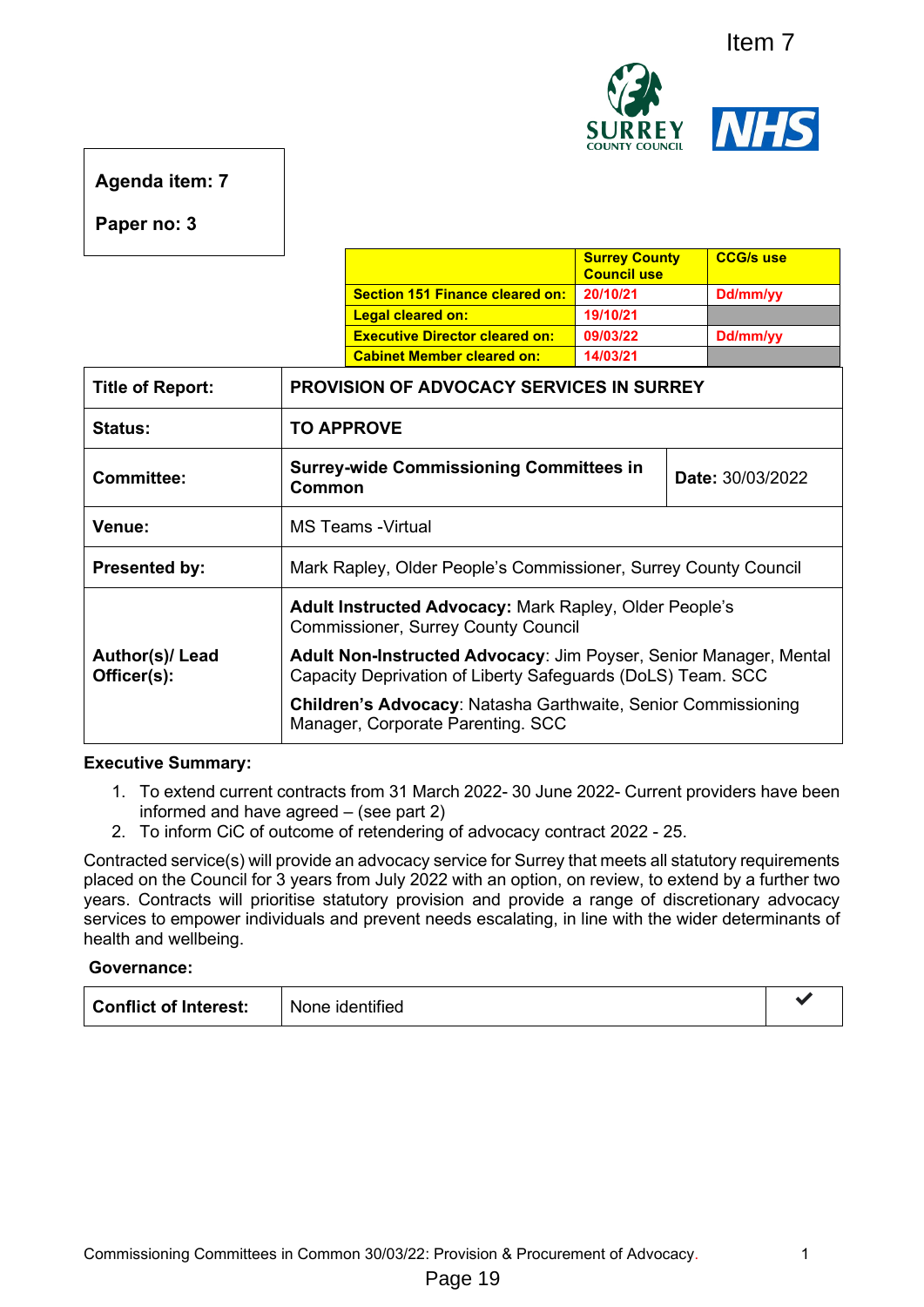| <b>Previous Reporting:</b><br>(Relevant committees<br>report has previously<br>been presented to) | In December 2019, the Committees in Common (CIC) were presented<br>and subsequently approved the Annual Procurement Forward Plan within<br>which the provision of Advocacy Services was included. CIC at this time<br>requested that a Commissioning and Procurement strategy paper was to<br>be presented to Committees in Common prior to taking a tender to<br>market.                                                                                                                                                                                                    |  |  |
|---------------------------------------------------------------------------------------------------|------------------------------------------------------------------------------------------------------------------------------------------------------------------------------------------------------------------------------------------------------------------------------------------------------------------------------------------------------------------------------------------------------------------------------------------------------------------------------------------------------------------------------------------------------------------------------|--|--|
|                                                                                                   | In Sept 2021, the Committees in Common approved the Commissioning<br>and Procurement Plan for contracting of advocacy services in Surrey<br>from 1 April 2022. Subsequently, in January CIC requested that it be<br>informed of the outcome of commissioning and procurement process.                                                                                                                                                                                                                                                                                        |  |  |
|                                                                                                   | This additional request required CIC to be informed at the January 2022<br>meeting of the committees. The required information was not available at<br>this time because the Council was still following procurement compliant<br>tendering and award timescales agreed within the Procurement Forward<br>Plan.                                                                                                                                                                                                                                                              |  |  |
|                                                                                                   | As such, the report was requested for submission to CIC in March 2022<br>and therefore current procurement and award activity has been held at a<br>standstill. With the revised timeframe for CIC approval and to enable<br>service mobilisation post CIC, new contracts will not now begin in April<br>22, but will instead commence from July 1 <sup>st</sup> , 2022.                                                                                                                                                                                                     |  |  |
|                                                                                                   | Current providers have agreed to contract extensions and waivers have<br>been drafted for this purpose. This ensures essential service continuity<br>for Surrey residents. The Instructed Adult Advocacy provider Surrey<br>Disabled People's Partnership (SDPP) applied to SCC to cover retention<br>costs of staff for the 3-month period of the extension which amounted to<br>£37k. This was agreed to be paid from the Workforce Retention Grant,<br>provided SDPP paid retention monies to staff before 31 <sup>st</sup> March as this<br>the end of the grant period. |  |  |
| Freedom of<br>Information:                                                                        | Open – no exemption applies. Part I paper suitable for<br>publication.                                                                                                                                                                                                                                                                                                                                                                                                                                                                                                       |  |  |
| The Author considers:                                                                             | <b>RESTRICTED - Part II paper:</b><br><b>Commercially Sensitive Annex in Part 2 agenda</b>                                                                                                                                                                                                                                                                                                                                                                                                                                                                                   |  |  |

# **Decision Applicable to:**

| Decision applicable to<br>the following | <b>NHS Frimley CCG</b>       | $\ddot{\phantom{1}}$     |
|-----------------------------------------|------------------------------|--------------------------|
| Committee/s:<br>Please tick $(\Box)$ as | NHS Surrey Heartlands CCG    | $\overline{\phantom{a}}$ |
| appropriate.                            | <b>Surrey County Council</b> | $\ddot{}$                |

## **Recommendation(s):**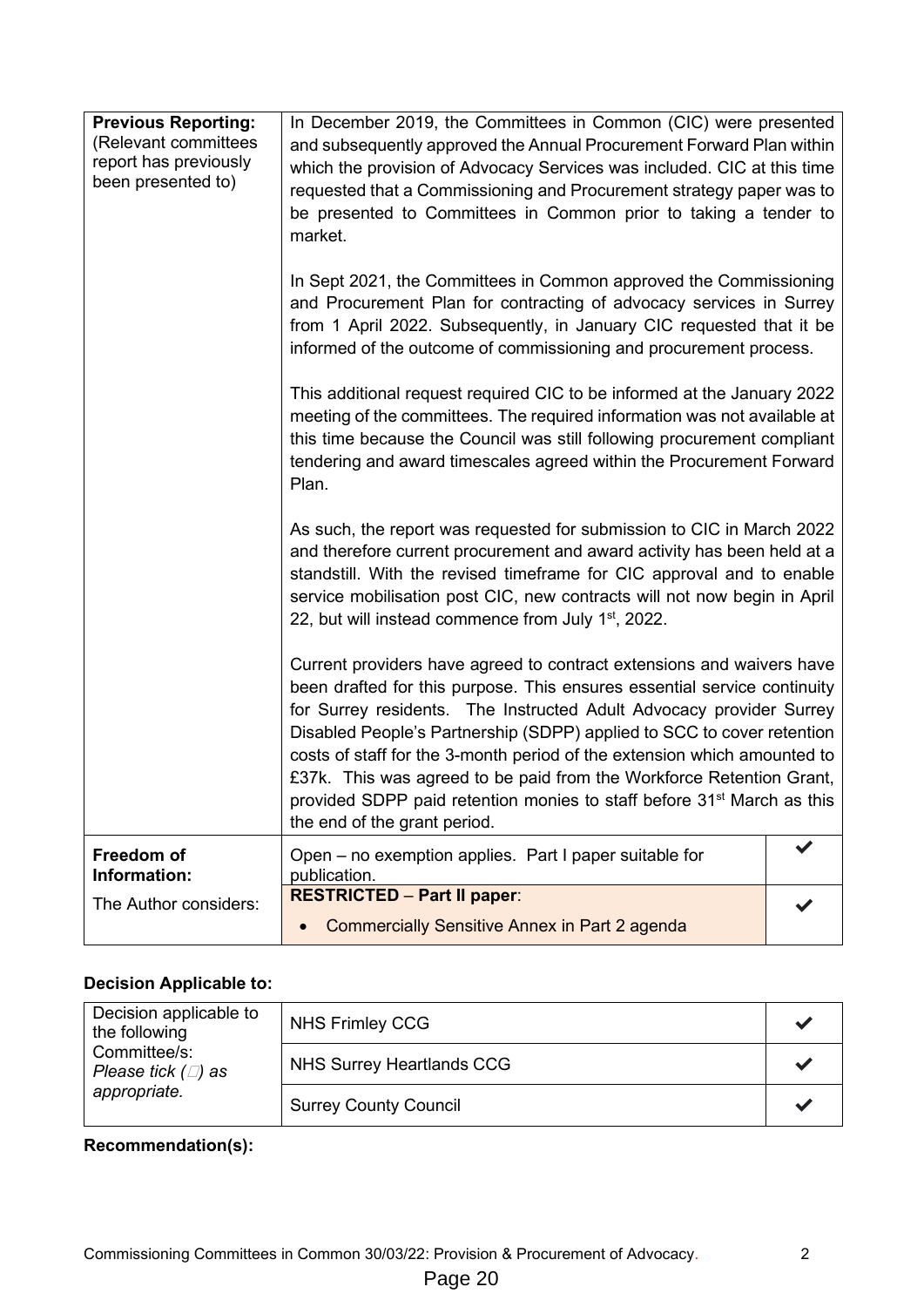CIC has already approved the Commissioning and Procurement Strategy for Advocacy Services in Surrey and we now seek approval from Committees in Common to:

- 1) Extend current contracts until 30<sup>th</sup> June 2022 to ensure service continuity for Surrey residents and to allow sufficient time to mobilise the new contracting arrangements.
- 2) Award new contracts to commence on  $1<sup>st</sup>$  July 2022 on the basis of the tender evaluation outcome as set out in the part 2 report.
- 3) Award contracts for a period of three years with the option to extend for a two-year period.

#### **Reason for recommendation(s):**

Advocacy Services detailed in this report are defined in legislation (Care Act 2014, Mental Health Acts; Mental Capacity Acts & Children's & Adoption Acts) and some "discretionary" advocacy services are also re-procured.

- Due to existing contracts coming to an end, retendering of current service(s) arrangements was required.
- As stated above, current contracts are subject to waiver and require extension until 30<sup>th</sup> June 2022 from 31st March 2022.
- New contracts will not now initiate on  $1<sup>st</sup>$  April 2022 but for reasons outlined above will be postponed until 1<sup>st</sup> July 2022. In order to deliver Surrey-wide Independent Advocacy services, contracts are for three years plus the option to extend for up to two years. This will ensure the continued delivery of these essential services within the current financial envelope.

#### **1. Introduction**

- 1.1 The provision of a Children's Advocacy service is a statutory requirement and promotes delivery of seven principles of social work detailed in the Children and Social Work Act 2017 toward children and young people:
	- To act in their best interests and promote physical and mental wellbeing
	- To consider their views, wishes and feelings
	- To encourage expression of their views, wishes and feelings
	- To help them gain access to, and make best use of, services provided by the local authority and its relevant partners
	- To seek to secure the best outcomes
	- To be safe and stable in their home lives, relationships and education or work
	- To prepare them for adulthood and independent living
- 1.2 Under the Care Act 2014, local authorities must involve people in decisions made about them and their care and support. No matter how complex a person's needs, local authorities are required to help people express their wishes and feelings, support them in assessing their options, and assist them in making their own decisions. The advocacy duty applies from the point of first contact with the local authority and at any subsequent stage of the assessment, planning, care review, safeguarding enquiry or safeguarding adult review. Advocacy is a statutory service, that supports vulnerable people to:

- access information and services
- be involved in decisions about their lives
- explore choices and options
- defend and promote their rights and responsibilities
- speak out about issues that matter to them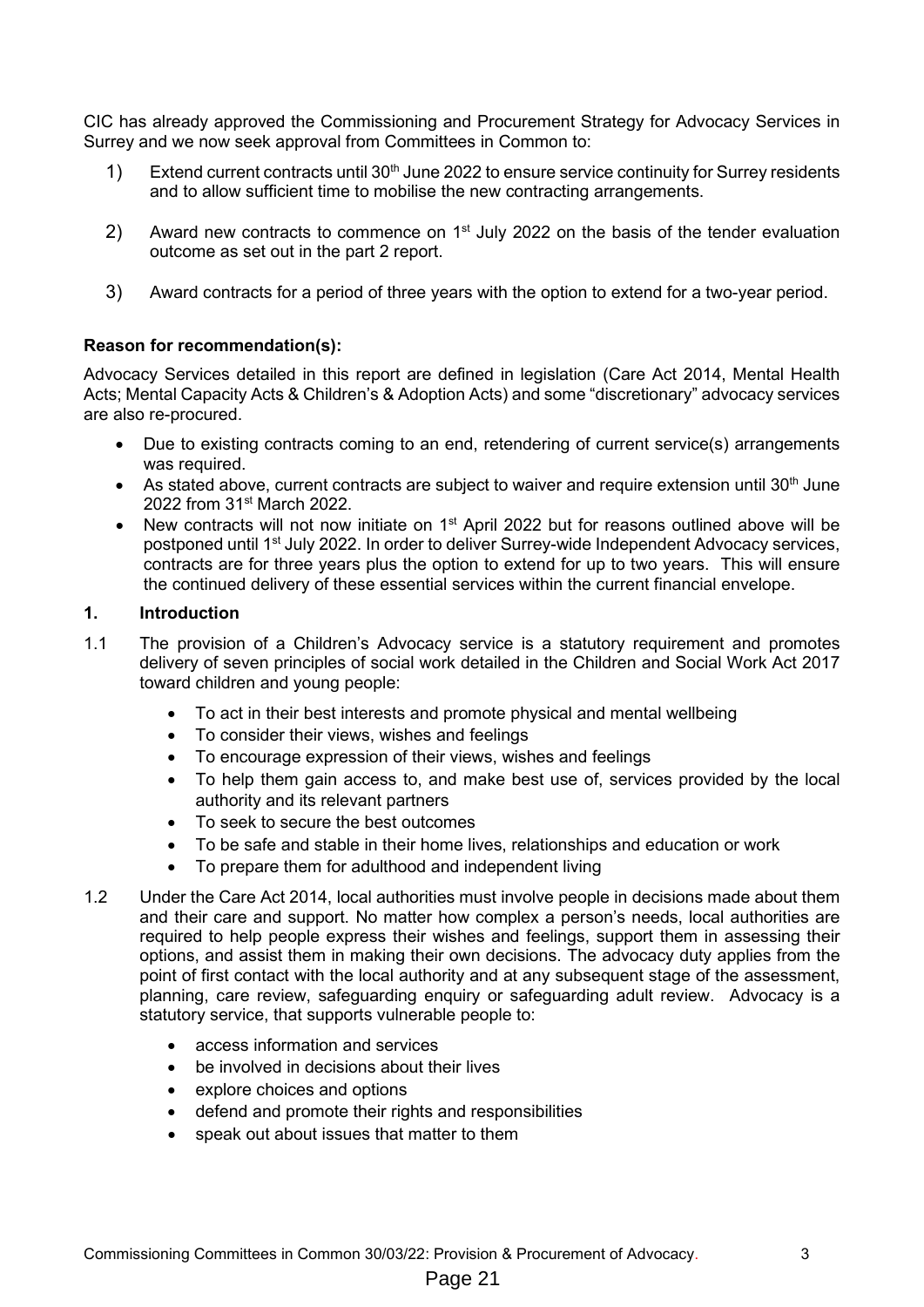## **2. Types of Advocacy & Current Contracts**

2.1 Due to the complex legislative environment, and the needs of people requiring advocacy being similarly complicated, Surrey County Council is looking to contract one or more providers to deliver advocacy services as three separate contracts to meet the following legislative requirements. It is important to highlight that the professional competencies, codes of practice, verification and training is different for each type of advocate.

#### **Non-Instructed Advocacy**:

- 2.2 This relates to statutory advocacy typically described as "non –instructed" advocacy for adults unable to instruct an advocate as they, at least in the short-term lack mental capacity and subject to the Mental Capacity Act, and Deprivation of Liberty Safeguards (DoLS). This also applies to people who under the terms of the Care Act 2014 lack capacity to instruct an advocate but might not meet MCA/DoLS criteria.
- 2.3 This contract is a cost and volume contract spot commissioned and funded directly by the Deprivation of Liberty Safeguards (DoLS) team on a spot commissioned case by case basis rather than block commissioned as is currently the case Adults instructed advocacy contract.
- 2.4 This contract was awarded to Matrix Ltd for two years commencing 1<sup>st</sup> April 2018- 31<sup>st</sup> March 2020 with the option to extend for a period of one-year subject to annual review.
- 2.5 This extension option was initiated in 2020/21 by application of Procurement & Contract Standing Orders (Annual plan) in July 2019 and extensions approved and notice issued 6 months in advance (@ 1st October 19) of date of original contract termination dates.
- 2.6 However, because of the Covid 19 pandemic and associated easement of statutory instruments (Care Act), it was not possible to engage with the market or to comply with procurement regulations and timescales. The Lead Commissioner sought approval to extend the current contract by a further year by means of a waiver/Deed of Variation and this was approved by legal services 15 September 2020 to enable contracting of provision in 2021- 22.
- 2.7 Re-tendering preparation has begun, and the intention is to secure a 3 +2-year contract starting July 2022. This will align adult and children advocacy contracts and tendering processes.

#### **Instructed Advocacy**

- 2.8 This relates to statutory advocacy for people able to instruct an advocate.
- 2.9 The people concerned might be:
	- Detained under the Mental Health in line with statutory legislation and will include those detained under Part 2 of the Mental Health Act such as those under section, guardianship, community treatment order (CTO) or Part 3 of the Mental Health Act such as those under section 37/41, 47 and 48.
	- Residents of other boroughs detained in Surrey facilities under the mental health acts
	- People in Prison or approved premises (in line with statutory legislation and best practice guidance and includes Care Act advocacy)
	- Entitled to advocacy under the Care Act 2014 for example people who have substantial difficulty understanding: (in line with statutory legislation and best practice guidance regarding Care Act advocacy, safeguarding support and young carer's assessment and applies equally to carers in accordance with the parity they are given in the Care Act).
	- Care Act advocacy for young people (in line with statutory legislation and best practice) moving from Children's to adult's services.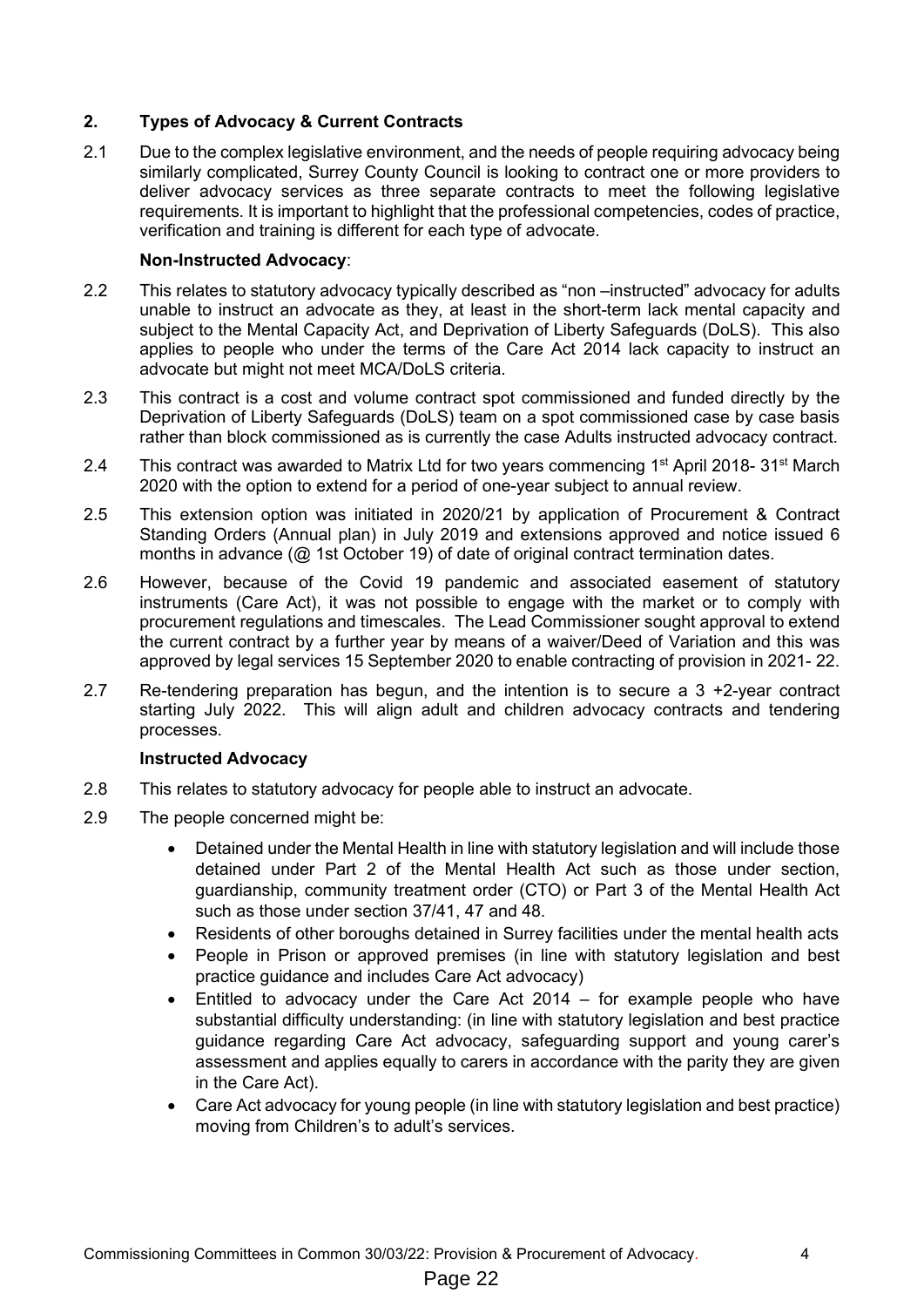- 2.10 The instructed advocacy specification also encompasses non-statutory/discretionary advocacy to people at risk and who require preventative support around a range of preventative issues in line with best practice such as people:
	- accessing mental health services
	- receiving substance misuse support
	- living with a long-term condition or diagnosis, such as HIV
	- with care and support needs who have difficulty understanding or retaining information and are at high risk of an escalation in care needs if preventative measures are not taken
- 2.11 The current block commissioned contract is valued at £450K per annum funded in partnership between:<sup>[1](#page-4-0)</sup>
	- SCC's Adult Social Care service to meet statutory duties under the Care Act (SCC annually £361k) for clients with capacity to instruct an advocate
	- SCC's Public Health service to provide support to people with substance misuse needs (£26k)
	- Surrey Heartlands CCG on behalf of all CCGs in Surrey to support engagement of people needing advocacy in health and public health settings (£63k)
- 2.12 Originally, this contract was awarded to Matrix Ltd/Surrey Disabled Peoples Partnership (SDPP) in collaboration for a fixed term of three years commencing on  $21^{st}$  April 2017-  $20^{th}$ April 2020, with the option to extend for a period of one-year subject to annual review.
- 2.13 This extension option was initiated in 2020/21 by application of Procurement & Contract Standing Orders (Annual plan) in July 2019 and extensions approved and notice issued 6 months in advance ( $@ 1<sup>st</sup>$  October 19) of date of original contract termination dates. The intention was to use this time to work with the market to develop specifications and identify unmet needs in the light of imminent changes in legislation.
- 2.14 For 21/22 originally, this contract was awarded to Matrix Ltd/Surrey Disabled Peoples Partnership (SDPP) in collaboration for a fixed term of three years commencing on 21<sup>st</sup> April  $2017$ -  $20<sup>th</sup>$  April 2020, with the option to extend for a period of one-year subject to annual review.
- 2.15 The intentions for the new procurement of this instructed service should be set out here in the same way as is the case for the non-instructed service in para 2.7 above.

## **Advocacy under Children's & Adoption Acts**

- 2.16 Advocacy provides a confidential opportunity for Children and Young People (C&YP) to share information and concerns about their care or treatment, awareness rights and access to independent representation.
- 2.17 Advocacy towards children and young people is subject to different statutory construction although Mental Health Acts still apply. Duties are detailed in the Adoption and Children Act 2002 and Children Act 1989. In summary, Councils have statutory duties to offer confidential independent advocacy to empower and enable young people to have a voice through the delivery of independent information, advice, and support, including Looked After Children, Care Leavers making or intending to make representation under section 24D of the Children Act and for children making or intending to make a representation under section 26 of the Children Act 1989. Further, Article 12 of the UN Convention on the Rights of the Child upholds children's rights to participation in decision‐making about matters of concern to them.

<span id="page-4-0"></span><sup>&</sup>lt;sup>1</sup> The contract value for new arrangements is reduced by £25k to £425k and redirected to Non - Instructed Advocacy to provide advocacy for people who qualify for an IMHA but at time of application do not have capacity.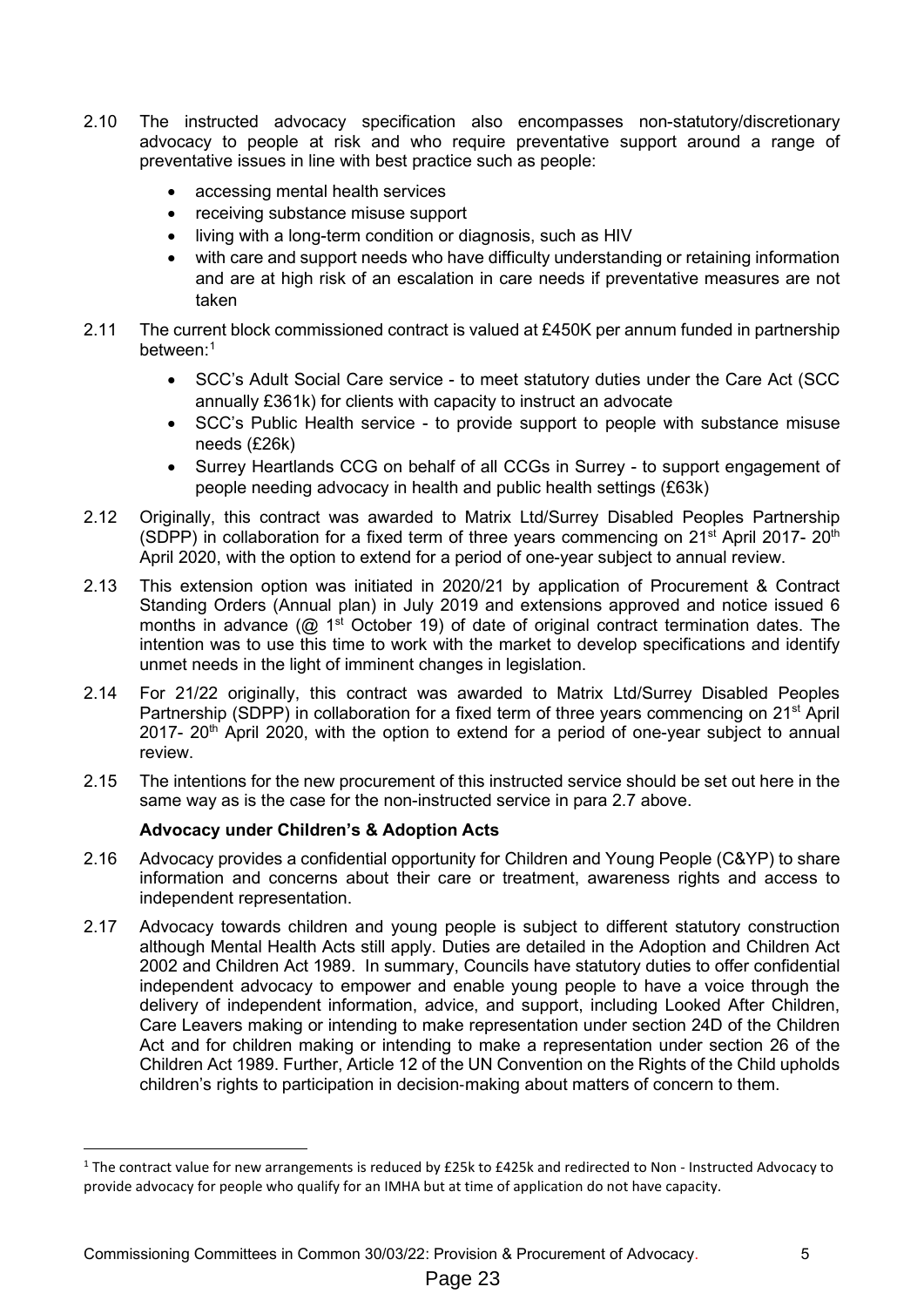- 2.18 Advocacy must also be delivered as a direct response to Ofsted recommendations (published 16 May 2018) that 'Children and Young People who are on child protection plans or in care should understand the role of independent advocates and have easy access to them if they choose to seek help'.
- 2.19 Children have dissimilar needs to adults by virtue of being children. Resultantly, advocacy to children is highly specialised and requires different competencies, application and training compared to advocates delivering to adults. Furthermore, for this reason and developmental/emotional circumstances some individuals lack competence so effectively some require non-instructed or instructed advocacy, and sometimes both.
- 2.20 After the Ofsted report in 2018, Coram Voice were approached to deliver an advocacy service to include; all Looked after children/young people, care leavers, children and young people going through Child Protection procedures and those with Special Educational Needs and Disabilities (SEND) who are; over the age of 16 with an education health and care plan (EHCP), any age with an EHCP and English as an additional language or under 16 with an EHCP but no capable parent to advocate on their behalf , within and outside of the Surrey area.
- 2.21 In April 2020, Coram Voice began delivering independent advocacy on behalf of Surrey County Council (SCC). The current waiver contract was put in place to allow SCC to pilot an advocacy service; gain an understanding of what the service can offer in response to demand and service user need and to inform planning for future advocacy services.
- 2.22 For Children's advocacy there is a waiver in place to extend the contract until 31<sup>st</sup> March 2022 – estimated contract budget £140,000 (actual spend £113,000) approved January 2020.
- 2.23 The contract specification states that Coram Voice is to:
	- Provide up to 100 advocacy support cases for looked after children, care leavers and children subject to child protection planning.
	- Provide up to 50 advocacy support cases for children and young people who have special education needs or disabilities (SEND) and/or have an education health care plan (EHCP)

#### **Procurement**

- 2.24 A light-touch open procurement was agreed as the most suitable approach for commissioning of Advocacy Services for Adults and Children. The light-touch regime allowed more flexibility to design the tender and award criteria during the procurement process. The procurement process commencing in October 2021 ensured that new contracts are in place for 1<sup>st</sup> April 2022 when current contracts will end.
- 2.25 Unless otherwise deemed appropriate through contract management or service delivery expectations not being fulfilled, the services to be procured will be subject to three-year contracts with extension option with cumulative duration up to 24 months.
- 2.26 The tender consisted of 3 lots (non-instructed and instructed Adults Advocacy, and Advocacy under Children's & Adoption Acts), and the plan was to have only one provider for each service at the end of the procurement process.

## **Procurement process key dates:**

| Documents issued to Bidders via tender platform   Early October 2021 |         |
|----------------------------------------------------------------------|---------|
| Tender Live (to the market)                                          | 30 Days |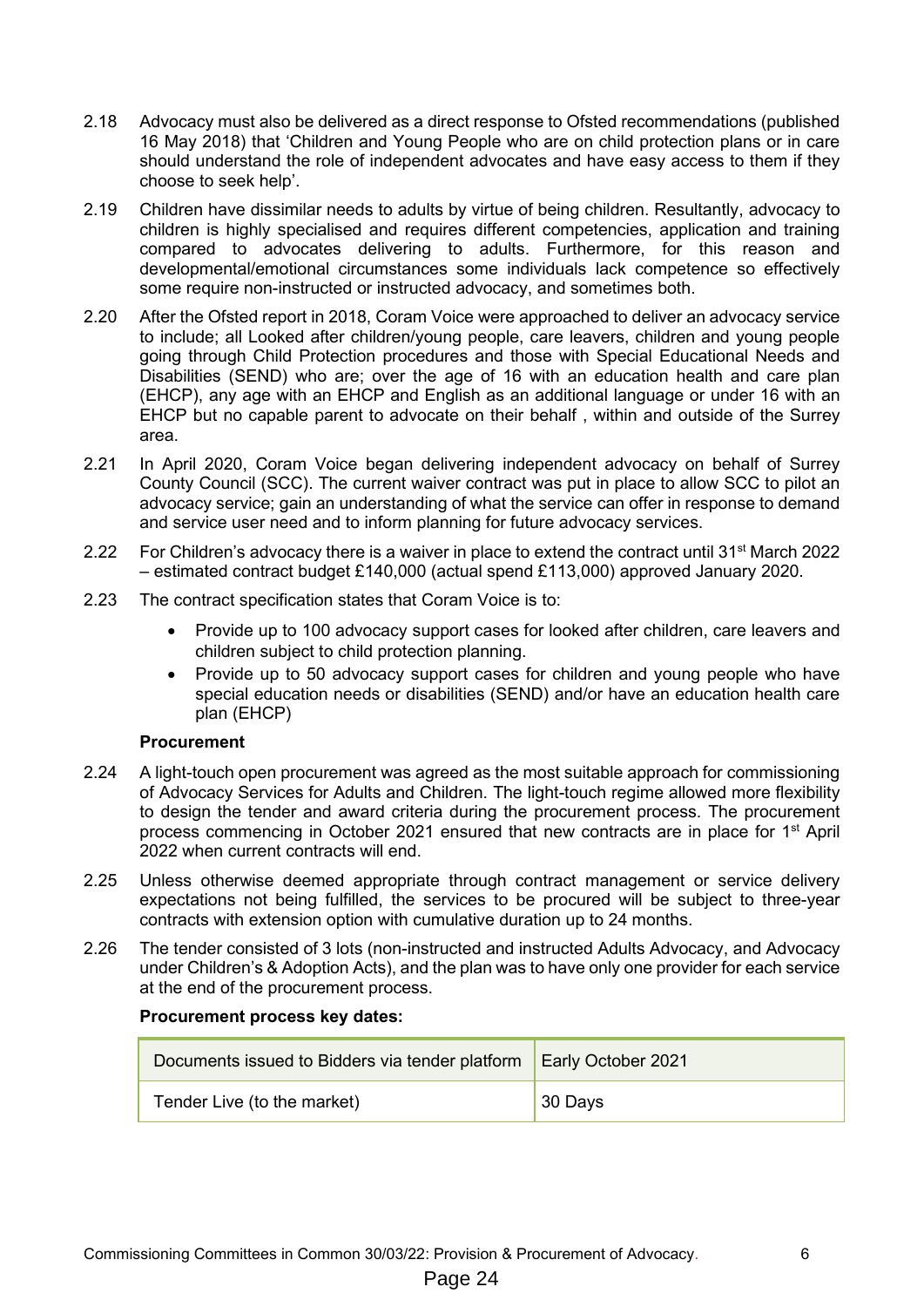| Clarification period (bidders can ask questions<br>via the tendering platform) | Open from tender go live date, closes 7<br>days before tender submission<br>deadline |
|--------------------------------------------------------------------------------|--------------------------------------------------------------------------------------|
| Suppliers' submission deadline                                                 | Early November 2021                                                                  |
| Successful and unsuccessful letters to be sent to<br><b>bidders</b>            | December 2021                                                                        |
| <b>Previous Mobilisation</b>                                                   | January to March 2022                                                                |
| <b>Previous Contract start date</b>                                            | 1 April 2022                                                                         |

| <b>Revised Mobilisation</b>        | April - July 2022 |
|------------------------------------|-------------------|
| <b>Revised Contract Start Date</b> | 1 July 2022       |

#### **Consultation**/**Public Engagement**:

- 2.27 Internally, Officers from Adults Social Care, Children's Services, Public Health, Finance, Legal Services and Procurement and Commissioning.
- 2.28 Engagement meetings took place between the CCGs, current providers, (Matrix & SDPP) and Surrey Coalition of Disabled People, Surrey Independent Living Council, and Healthwatch Surrey) to help confirm the scope of re-procurement, identify unmet need, and refine proposed specifications.
- 2.29 Additionally, we worked with current /recent users of instructed advocacy services (co production volunteers) to help design and refine key operational standards included in the service specifications currently being drafted.

## **3. Risk Management and Implications:**

#### **Liberty Protection Safeguards**

- 3.1 DOLS are to be replaced by The Liberty Protection Safeguards (LPS) via the Mental Capacity Amendment Act, which gained Royal Assent in 2019. Currently the new Act is scheduled for implementation from 1<sup>st</sup> April 2022 but set back to an unspecified future date.
- 3.2 The Mental Capacity Act and LPS code of practice were expected to be published by government in June 2021 but at time of writing, this has not happened. Once published, a three-month consultation period will follow. This new legislation is expected to have a huge impact on the amount of Advocacy required under the IMCA contract to support those that are subject to LPS. All contracts will contain clauses to be expanded to meet increased demand (of relevance to the non-Instructed contract particularly) within commissioning and budgetary constraints.

#### **4. Financial and 'Value for Money' Implications**

4.1 All advocacy Services amount to a reinvestment by virtue of statutory expectations. The procurement of these advocacy services will enable SCC to meet its statutory duties in relation to the provision of advocacy services for children, young people, and adults with care needs. The planned procurement for each of the three proposed lots is within the current budget envelope for these services, although as set out below the demand for services for the noninstructed IMCA may increase.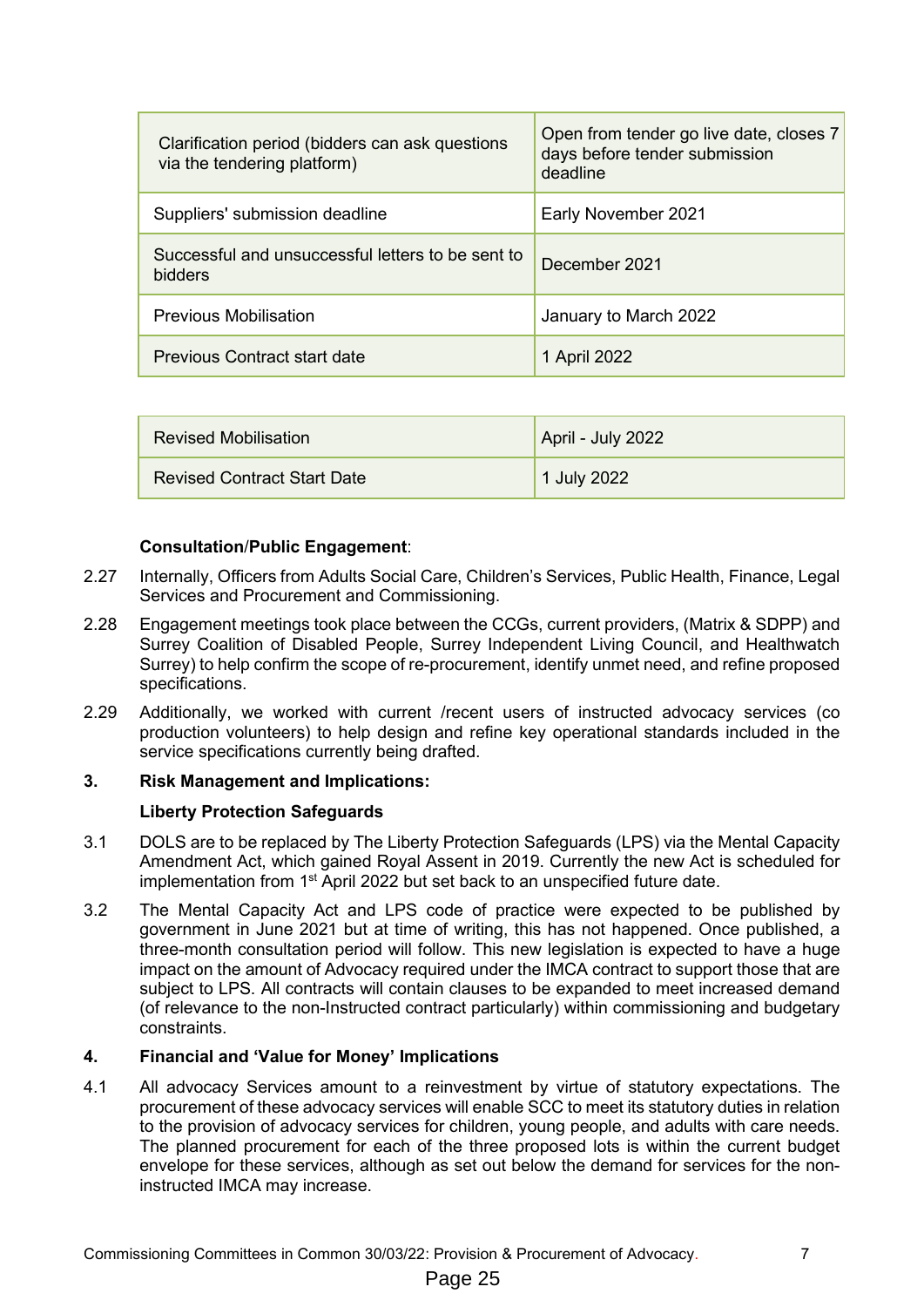- 4.2 Independent Adult Instructed Advocacy (IMHA) is a block commissioned contract with a total value of £425k and set out in paragraph 2.11 this service is funded by a combination of SCC's Adult Social Care service, Public Health service and Surrey Heartlands CCG.
- 4.3 Independent Non-Instructed Mental Capacity Act Advocacy (IMCA) is a cost and volume contract spot commissioned to meet the needs of people subject to MCA and/or Deprivation of Liberty Safeguards (DoLS); and Care Act Advocacy for clients who lack capacity to instruct an advocate.
- 4.4 Projected expenditure between 1<sup>st</sup> April 2018 and 31<sup>st</sup> March 2022 is estimated at £842k, or £212.5k annually. However, DOLS are to be replaced by Liberty Protection Safeguards (LPS) via the Mental Capacity Amendment Act, which gained Royal Assent in 2019. Currently the new Act is scheduled for implementation from 1<sup>st</sup> April 2022. This new legislation is expected to have a huge impact on the amount and aggregate cost of advocacy to support those that are subject to the LPS. Although it is not possible to predict the total cost of services because they are volume driven, we do not believe that unit costs will reduce as demand increases. However, we can include this aspiration in tender documentation going forward.
- 4.5 Children's Advocacy (Instructed & Non-Instructed) is a block commissioned contract delivering up to 100 advocacy support cases for looked after children, care leavers and children subject to child protection planning and up to 50 advocacy support cases for children and young people who have special education needs or disabilities (SEND) and/or have an education health care plan (EHCP). The contract budget is £140,000 per annum currently.

#### **5. Section 151 Officer Commentary**

- 5.1 Although significant progress has been made over the last twelve months to improve the Council's financial position, the medium-term financial outlook beyond 2021/22 remains uncertain. The public health crisis has resulted in increased costs which may not be fully funded. With uncertainty about the ongoing impact of this and no clarity on the extent to which both central and local funding sources might be affected in the medium term, our working assumption is that financial resources will continue to be constrained, as they have been for most of the past decade. This places an onus on the Council to continue to consider issues of financial sustainability as a priority to ensure stable provision of services in the medium term.
- 5.2 As such, the Section 151 Officer supports the proposed procurement plan for the advocacy services set out in this paper. The outcome of the procurement will be factored in the Medium-Term Financial Strategy (MTFS). If demand for independent non-instructed Mental Capacity Act Advocacy services does increase, then the Council will need to confirm how any proposed increase to service provision to meet this demand growth could be funded within available budget resources before this is actioned. In addition, the total cost impact on SCC of the implementation of Liberty Protection Safeguards is being considered as part of developing ASC's latest budget proposals for the MTFS. These assumptions will need to be reviewed and updated when the government confirms plans for the implementation of the new legislation.

#### **Legal Implications – Monitoring Officer**

- 5.3 Under the Constitution Part 3 paragraph 8.28 the Committee in Common has authority to make strategic decisions relating to children's community services and decisions related to services supporting mental health.
- 5.4 Due to the proposed contract values being more than the Light Touch Regime threshold the Public Contract Regulations 2015 (PCR 2015) will be applicable and therefore must be observed and complied with. It has been highlighted that the proposed contract periods will include the option to extend for 2 years. For the purposes of Reg 72, it will be prudent to ensure the option to extend is provided for in the initial tender documentation in clear and precise terms.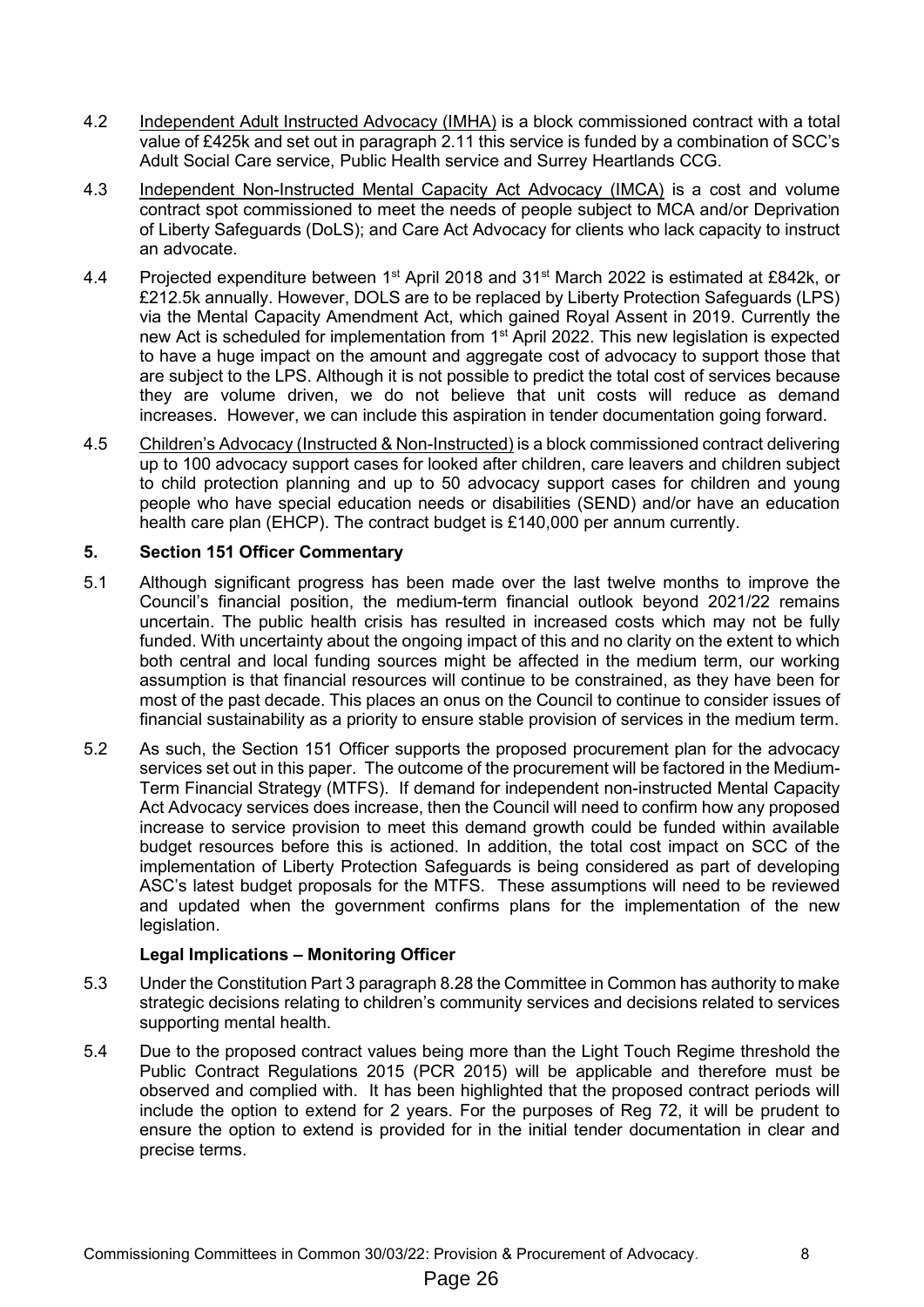5.5 It is noted that there are current contracts already in place with incumbent providers and these terms and conditions will need to be reviewed to deem whether they remain fit for purpose. These contracts are due to expire in April 2022, the proposed route to tender timelines will ensure continuity of a statutory provision.

### **6. Equalities and Diversity**

6.1 Advocacy promotes social inclusion, equality, and social justice for vulnerable and hard to reach groups across a range of age groups, needs and settings including young people in transition to adult services, older people, adults with disabilities, including carers, those with sensory impairments, learning difficulties, Autism, physically disabled and those with mental health issues and individuals with limited capacity, for example, with Dementia or an acquired head injury.

#### **7. Other Implications:**

#### **Corporate Parenting/ Looked After Children Implications**

- 7.1 As a result of this service children and young people will have a voice throughout their journey within the care system. Children & Young People feel listened to, safe, cared for and have their views taken into consideration throughout any decision -making process regarding their care from the Local Authority. Children and young people will feel confident and empowered to contribute to the decisions that are made about them and carry this skill with them on the journey to adulthood.
- 7.2 Provision of advocacy to children and young people will support SCC to deliver statutory duties.

#### **Safeguarding Responsibilities for Vulnerable Children and Adults Implications**

7.3 Providers will demonstrate a strong commitment to creating and maintaining a safe working environment where children and young people and vulnerable adults are subject to safeguarding under national legislation & national guidance described earlier in this report and to Surrey safeguarding policies, processes and procedures. These will be part of performance management and quality arrangements going forward. Providers must draw up their own guidelines and procedures that must be acceptable to the Council and in accordance with the safeguarding policy[2](#page-8-0).

## **Environmental Sustainability Implications**

7.4 None relevant.

## **Sources/background papers:**

• None

<span id="page-8-0"></span><sup>2</sup> <http://www.surreyscb.org.uk/professionals/guidance-protocols/>

[http://www.surreycc.gov.uk/social-care-and-health/surrey-safeguarding-adults-board/surrey-safeguarding-adults](http://www.surreycc.gov.uk/social-care-and-health/surrey-safeguarding-adults-board/surrey-safeguarding-adults-board-information-for-professionals)[board-information-for-professionals](http://www.surreycc.gov.uk/social-care-and-health/surrey-safeguarding-adults-board/surrey-safeguarding-adults-board-information-for-professionals)